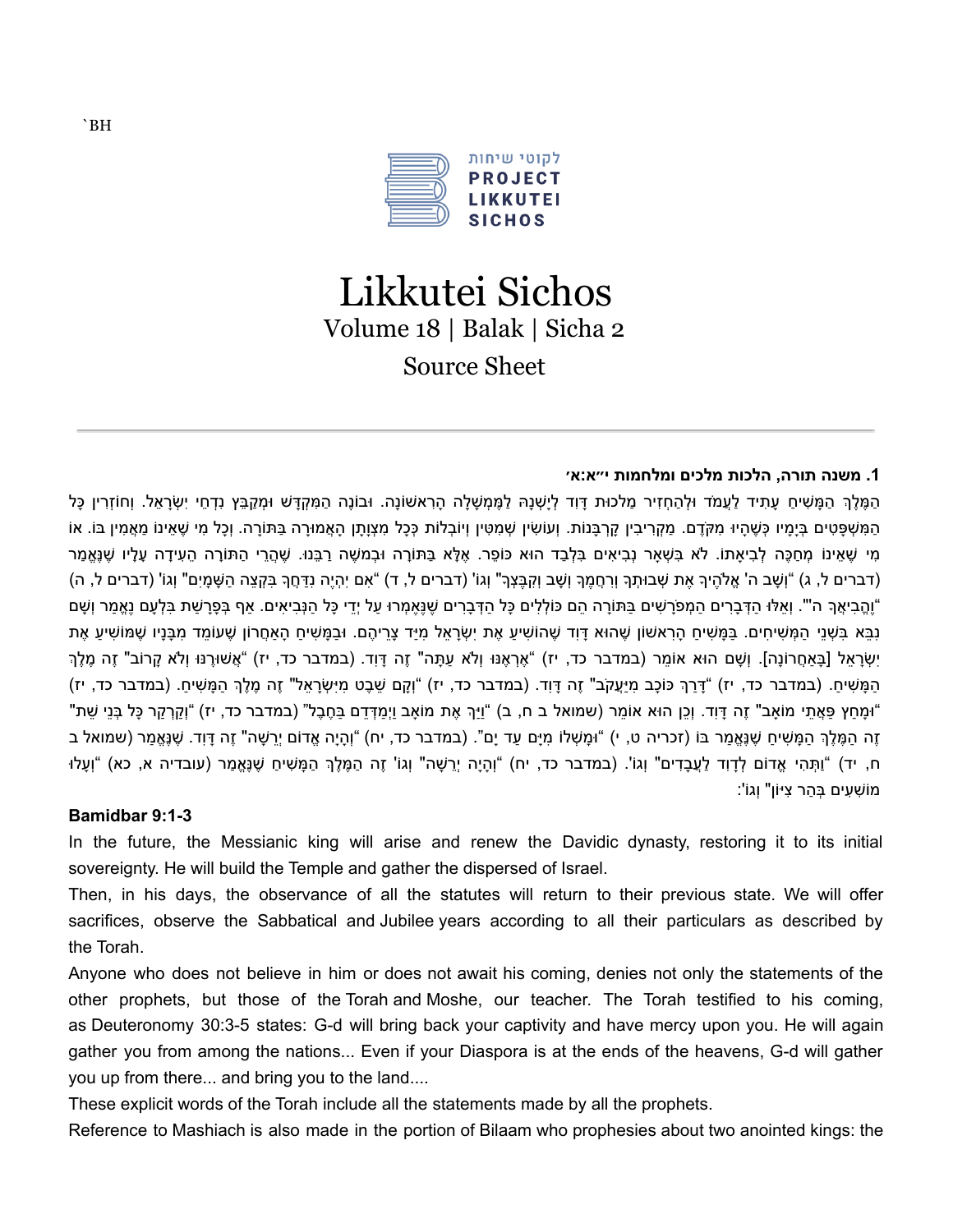first anointed king, David, who saved Israel from her oppressors; and the final anointed king who will arise from his descendants and save Israel in the end of days. That passage Numbers 24:17-18 relates:

'I see it, but not now' - This refers to David;

'I perceive it, but not in the near future;" - This refers to the Messianic king;

'A star shall go forth from Jacob' - This refers to David;

'and a staff shall arise in Israel' - This refers to the Messianic king;

'crushing all of Moab's princes' - This refers to David as II Samuel 8:2 relates: 'He smote Moab and measured them with a line;'

'decimating all of Seth's descendants' - This refers to the Messianic king about whom Zechariah 9:10 prophesies: 'He will rule from sea to sea.'

'Edom will be demolished' - This refers to David as II Samuel 8:6 states 'Edom became the servants of David;'

'Seir will be destroyed' - this refers to the Messianic king as Ovadiah 1:21 prophesies: 'Saviors will ascend Mount Zion to judge the mountain of Esau....'

Hashem spoke to Moshe in the wilderness of Sinai, on the first new moon of the second year following the exodus from the land of Egypt, saying: Let the Israelite people offer the passover sacrifice at its set time: you shall offer it on the fourteenth day of this` month, at twilight, at its set time; you shall offer it in accordance with all its rules and rites.

# **.2 דברים ל׳:א׳-ה׳**

ּוְהַיָה בִי־יַבֹּאוּ עַלֵיךְ כָּל־הַדְּבָרִים הָאֶלֵּה הַבְּרָכָה וְהַקְלַלָּה אֲשֵׁר נַתָתִּי לְפָנֵיךְ וַהֲשֶׁבֹתָ אֶל־לְבָבֶר בְּכָּל־הַגּוֹיִם אֲשֵׁר הִדִּיחֵךְ יִהְוָה אֱלֹהֵיךָ ְשָׁמַּה: וְשָׁבָתָּ עַד־יְהוֵה אֱלֹהֶיךָ וְשָׁמַעְתַּ בְקֹלוֹ... וְשָׁב יְהוֵה אֱלֹהֵיךָ אֶת־שָׁבוּתָךְ וְרַחֲמֵךְ וְשַׁב וְקִבְּצָךְ מִכָּל־הַעֲמִים אֲשֶׁר הֻפִיצָּךְ יְהוַה ָאֶלֹהֶיךָ שֶׁמָּה: אִם־יִהְיֶה <u>נִדְּחָךָ בִּקְ</u>צֶה הַשָּׁמֶיִם מִשָּׁם יְקַבֶּצְךָ יְהָוֶה אֱלֹהֶיךָ וּמִשֶׁם יִקֶּחֶךְ: וֶהֱבִיאֲךָّ יְהוֶה אֱלֹהֶיךָ אֶל־הָאֶרֶץ אֲשֶׁר־יָרְשִׁוּ ָּאֲבֹתֶיךָ וִירִשְׁתָּהּ וְהֵיטִבְךָ וְהִרִבְּךָ מֵאֲבֹתֶיךָ׃

# **Deuteronomy 30:1-5**

When all these things befall you—the blessing and the curse that I have set before you—and you take them to heart amidst the various nations to which Hashem your G-d has banished you, and you return to Hashem your G-d, and you heed His command… then Hashem your G-d will restore your fortunes and take you back in love. He will bring you together again from all the peoples where Hashem your G-d has scattered you. Even if your outcasts are at the ends of the world, from there Hashem your G-d will gather you, from there He will fetch you. And Hashem your G-d will bring you to the land that your fathers possessed, and you shall possess it; and He will make you more prosperous and more numerous than your fathers.

## **3. במדבר כ״ד:י״ד-כ״ד**

וְעַתָּה הִנְנֵי הוֹלֵךְ לְעַמֵּי לְכָה אִיעֵצְךָ אֲשֶׁר יַעֲשֶٔה הָעֶם הַזֶּה לְעַמְּךָ בְּאַחֲרֵית הַיָּמִים: וַיִּשָׂא מְשָׁלֹו וַיֹּאמַר נְאֵם בִּלְעַם בְּנִו בְעֹר וּנְאֵם ְהֶגֶּבֶר שָׁתֶם הָעָיִן: נְאָם שֹמֶעָ אָמְרֵי־אֶל וְיֹדֶע דֵּעֶת עֶלְיָוֹן מֶחֲזֶה שַׁדֵּי יֶחֱזֶה נַפְל וּגִלְוּי עֶינֶים: אֶראֶנּוּ וְלָא עַתְּה אֲשוּיֶרֶנּוּ וְלָא קַרוֹב דַּרְך ּכּוֹכָב מִיַּעֲקֹב וְקֶם שֶׁבֵּט מִישְׁרַאל וּמַחץ פָּאָתִי מוֹאב וְקַרְקַר כָּל־בְּנֵי־שָׁת: וְהַיָּה אֲדֹום יְרֵשה יְרֵשֶׁה שָׂעִיר איָבֵיו וְיָשְׂרַאל עָשֶׂה ְחֵיָל: וַיָרַדְ מֵיַעֲקָב וְהֵאֱבִיד שֶׂרֶיד מֶעִיר: וַיָּרָא אֶת־עֲמָלֶק וַיָּשֶׂא מְשָׁלָוֹ וַיֹּאמֵר רֵאשִית גּוֹיִם עַמַלֶק וְאַחֲרִיתוֹ עָדֶי אֹבֶד: וַיָּרָא אֶת־הַקֵּינִי וַיִּשָּׂא מְשָׁלָוֹ וַיֹּאמֵר אֵיתָן מְוֹשָׁבֶר וְשִׂים בַּסֵּלַע קְנֵךְ׃ כִּי אִם־יִהְיֶה לְבָעֵר קֶיִן עַד־מֶה אַשִּׁוּר תִּשְׁבֶּךְ׃ וַיִּשָּׂא מְשָׁלָוֹ וַיֹּאמֵר אֹוי מִי יִחֶיֶה ָּמְשֶּׂמָוֹ אֱל׃ וְצִים מָיֵ֣ד כָּתִּ֔ים וְעִנּּוּ אֲשֶׁוּר וְעִנּוּ־עֱבֶר וְגַם־הָוּא עֲדֵ֣י אֹבֵֽד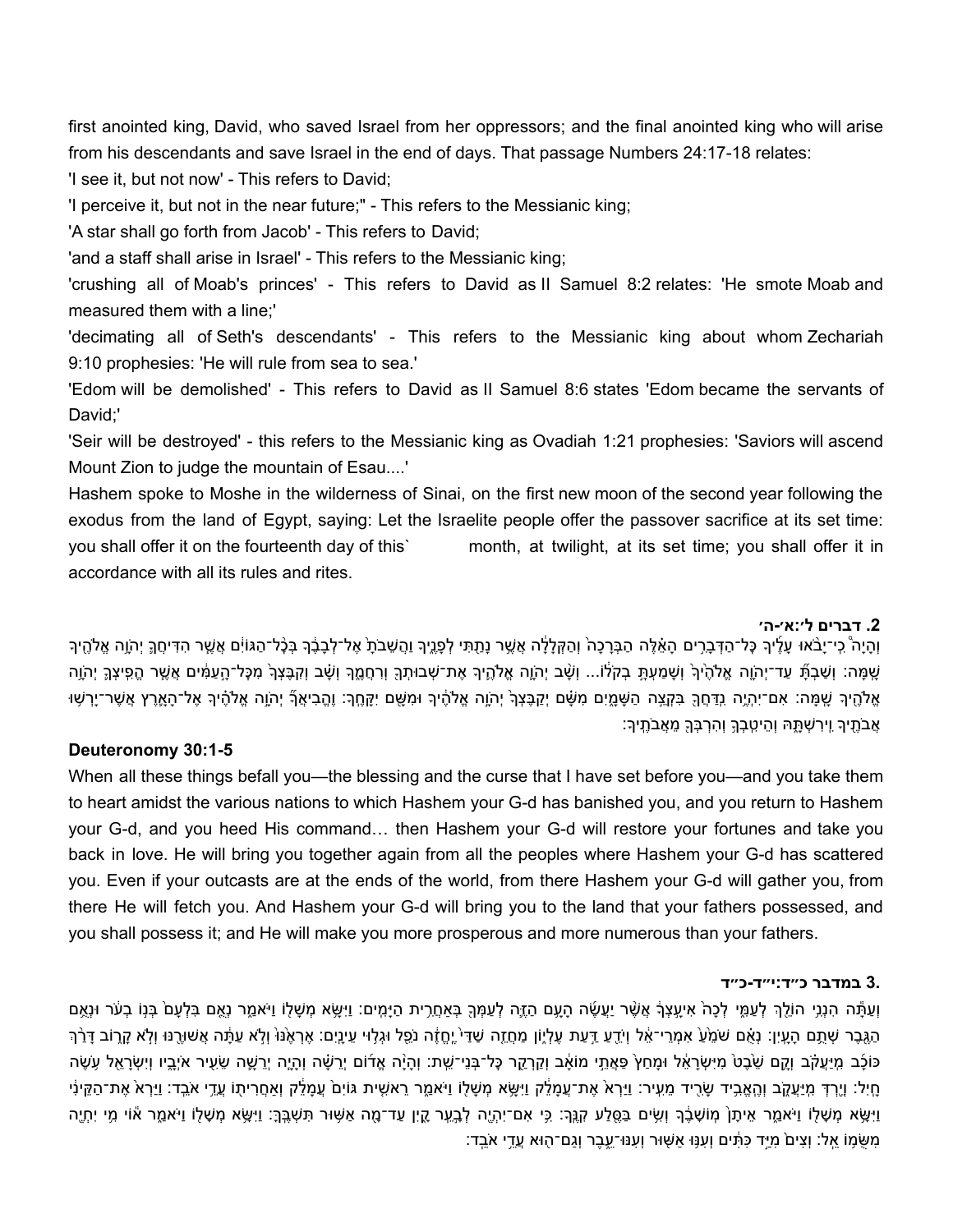#### **Numbers 24:14-24**

And now, as I go back to my people, let me inform you of what this people will do to your people in days to come." He took up his theme, and said: Word of Balaam son of Beor, Word of the man whose eye is true, Word of him who hears G-d's speech, Who obtains knowledge from the Most High, And beholds visions from the Almighty, Prostrate, but with eyes unveiled: What I see for them is not yet, What I behold will not be soon: A star rises from Jacob, A scepter comes forth from Israel; It smashes the brow of Moab, The foundation of all children of Seth. Edom becomes a possession, Yea, Seir a possession of its enemies; But Israel is triumphant. A victor issues from Jacob To wipe out what is left of Ir. He saw Amalek and, taking up his theme, he said: A leading nation is Amalek; But its fate is to perish forever. He saw the Kenites and, taking up his theme, he said: Though your abode be secure, And your nest be set among cliffs, Yet shall Kain be consumed, When Asshur takes you captive. He took up his theme and said: Alas, who can survive except G-d has willed it! Ships come from the quarter of Kittim; They subject Asshur, subject Eber. They, too, shall perish forever.

#### **.4 שמואל ב ח׳:א׳-ב׳**

וֵיְהִי אֶחֲרֵי־כֶּן וַיָּךְ דָוֵד אֶת־פָּלְשִׁתָּים וַיָּכִנִּיעֵם וַיֵּקָח דָוֵד אֶת־מֶתֶג הָאֲמֶה מְיֵד פִלְשָׁתָּים: וַיִּךְ אֶת־מוֹאָב וַיִּמְדָדֶם בַּהֲבֶל הַשָּׁכֵּב אוֹתֵם ֹאֲרָצָה וַיְמַדֵּד שְׁנֵי־חֲבָלִים ׁלְהָמִית וּמְלָא הַחֱבֶל לְהַחֲיֶוֹת וַתְּהָי מוֹאַב<sup>י</sup> לְדָוֹד לַעֲבָדֶים נֹשְׂאֵי מִנְחֶה: `

# **II Samuel 8:1-2**

Some time afterward, David attacked the Philistines and subdued them; and David took Metheg-ammah from the Philistines. He also defeated the Moabites. He made them lie down on the ground and he measured them off with a cord; he measured out two lengths of cord for those who were to be put to death, and one length for those to be spared. And the Moabites became tributary vassals of David.

## **.5 זכריה ט׳:ט׳-י׳**

ַּגִּילִי מִאֹד בַּת־צִּיּׁוֹן הַרִיעִי בֵּת יְרוּשַׁלֵּם הָנֶה מַלְכֵּךְ יָבוֹא לֵךְ צַדֵּיק וְנוֹשֵׁע הָוּא עַנִי וְרֹכֵב עַל־חֱמֹור וְעָל־עֵיר בֵּן־אֶתֹנוֹת: וְהִכָרָתִּי־רֶכֶב ַמְאֵפְרַ֫יִם וְסוּס מִירוּשַׁלֵּם וְנִכְרְתַה ְקֵשֶׁת מְלִחֲמֶ֫ה וְדָבֱר שָׁלוֹם לַגּוֹיֶם וּמָשְׁלוֹ מְיֵּים עֲד־יָּם וּמִנַּהֶר עַד־אַפְסֵי־אֲרֵץ:

## **Zechariah 9:9-10**

Rejoice greatly, Fair Zion; Raise a shout, Fair Jerusalem! Lo, your king is coming to you. He is victorious, triumphant, Yet humble, riding on an ass, On a donkey foaled by a she-ass. He shall banish chariots from Ephraim And horses from Jerusalem; The warrior's bow shall be banished. He shall call on the nations to surrender, And his rule shall extend from sea to sea And from ocean to land's end.

## **.6 משנה תורה, הלכות מלכים ומלחמות י״א:ב׳**

ָאף בְּעָרֵי מִקְלָט הוּא אוֹמֶר (דברים יט, ח) "אִם יַרְחִיב ה' אֱלֹהֶיךָ אֶת גָּבֵלְךָ" (דברים יט, ט) "וְיַסַפְתָּ לְךָ עוֹד שָׁלֹש עָרִים" וְגוֹ'. <mark>ּוּמֵעוֹלָם לֹא הָיָה דָּבָר זֶה. וְלֹא צִוָּה הַק</mark>ֵּדוֹשׁ בָּרוּךְ הוּא לְתֹהוּ. אֲבָל בְּדִבְרֵי הַנְּבִיאִים אֵין הַדָּבָר צָרִיךְ רְאָיָה שֶׁכָּל הַסְּפָרִים מְלֵאִים ְּבָד ָבר ֶזה:

# **Mishneh Torah, Kings and Wars 11:2**

Similarly, with regard to the cities of refuge, Deuteronomy 19:8-9 states: 'When G-d will expand your borders... you must add three more cities.' This command was never fulfilled. Surely, G-d did not give this command in vain.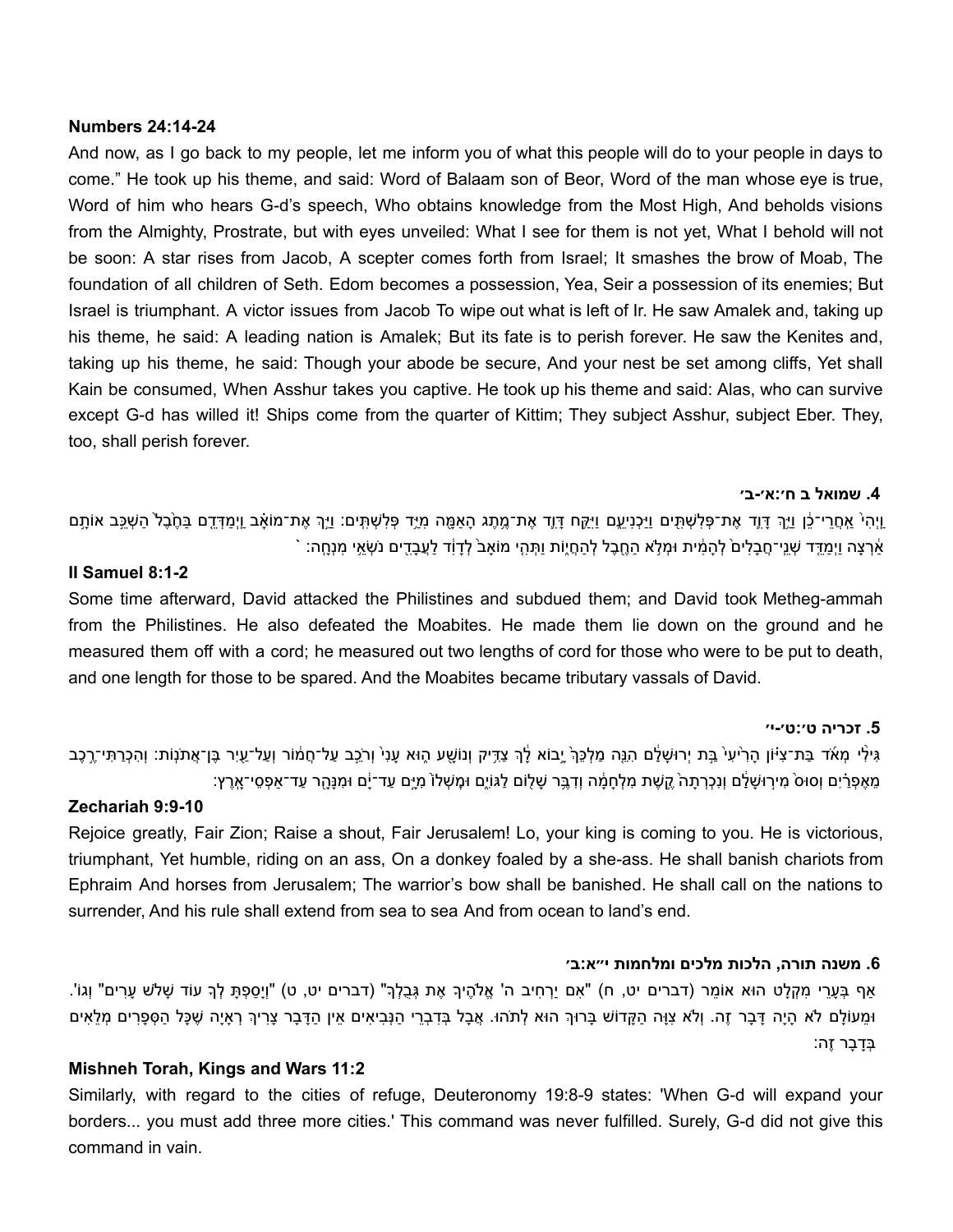There is no need to cite proofs from the works of the prophets for all their books are filled with mention of this matter.

#### **.7 משנה תורה, הלכות תשובה ט׳:ב׳**

וּמפָּנִי זָה נִתָּאוּוּ כָּל יִשָׂרָאל נְביאיהֶם וְחכָמיהֶם לימוֹת המַשׁיח כָּדי שַׁיַּנוּחוּ ממלכִיּוֹת שַׁאינַן מְניחוֹת לַהן לעֶסֹק בּתּוֹרָה וּבמּצָוֹת כּהֹגֶן. וִימצאוּ להם מרגּוֹע וִירבּוּ בַּחכמה כַּדי שִׁיזַכּוּ לַחיִי העוֹלם הבא. לפי שִׁבַּאוֹתן הימים תּרבּה הדּעה וְהחכמה וְהאַמת שנַאֲמר (ישעיה יא ט) "כִּי מָלְאַה הָאַרֵץ דֵּעָה אֶת ה'". וְנֵאֱמַר (ירמיה לא לג) "וְלֹא יְלַמְּדוּ אִישׁ אֶת אַחִיו וְאִישׁ אֶת רֵעֵהוּ". וְנֵאֱמַר (יחזקאל לו כו) וַהַסְרֹתִי אֶת לֶב הָאֶבֵן מִבְּשַׂרְכֶם". מִפְּנֵי שֶׁאוֹתוֹ הַמֶּלֶךְ שִׁיַּעֲמֹד מְזֵרַע דָּוִד בַּעַל חֲכָמָה יְהָיֶה יֶתֶר מְשָׁלמֹה. וְנָבִיא גַּדוֹל הוּא קַרוֹב" ְלְמֹשֶׁה רַבְּנוּ. וּלְפִיכָךְ יְלַמֵּד כָּל הָעָם וְיוֹרֶה אוֹתָם דֶּרֶךְ ה'. וְיָבוֹאוּ כָּל הָגּוִים לְשָׁמְעוֹ שֶׁנֶּאֱמַר (ישעיה ב ב) "וְהָיָה בְּאַחֲרָית הַיָּמִים נָכוֹן ְיָהְיֶה הַר בֵּית ה' בִּרֹאשׁ הֶהָרִים". וְסוֹף כָּל הַשָּׂכָר כָּלּוֹ וְהַטּוֹבָה הָאֲחֲרוֹנָה שָׁאֵין לַהּ הֶפְסֶק וְגֶרַעוֹן הוּא חַיֵּי הַעוֹלַם הַבָּא. אֲבָל יְמוֹת ָהַמָּשִׁיחַ הוּא הָעוֹלָם הַזֶּה וְעוֹלָם כְּמִנְהָגוֹ הוֹלֵךְ אֶלָּא שֶׁהַמַּלְכוּת תַּחֲזֹר לְיִשְׂרָאֵל. וּכְבָר אַמְרוּ חֲכָמִים הָראשׁוֹנִים אֵין בֵּין הָעוֹלָם הַזֶּה ִלימֹות ַה ָּמ ִׁשי ַח ֶא ָּלא ִׁש ְעּבּוד ַמ ְלֻכּיֹות ִּב ְל ַבד:

## **Mishneh Torah, Repentance 9:2**

Because of this, all Israel their prophets and their scholars craved for the Messianic era so that they may rest up from tyrannical government which do not give them the tranquility to study the Torah and observe the precepts as they ought to, and so that they may find the peacefulness of mind to increase wisdom in order to acquire life in the World to Come. For, in those days knowledge and wisdom and truth will increase, even as it is said: "For the earth shall be full of the knowledge of Hashem" (Is. 11.9); and it is again said: "And they shall teach no more every man his neighbor, and every man his brother" (Jer. 31.34); and it is yet again said: "And I will take the stony heart out of your flesh" (Ez. 36.26), as that king who will arise from the seed of David will be gifted with wisdom more than Solomon, and great in prophecy nigh unto Moshe our Master. He will, therefore, teach the whole people and point out to them Hashem's path, and all nations will come to listen to him, even as it is said: "And it shall come to pass in the last days, that the mountain of Hashem's house shall be established in the top of the mountains" (Is. 2.2). Nevertheless, the end of the whole reward, and the last good which has neither interruption nor diminution is life in the World to Come. As for the Messianic era, it is in this world, and the world goes on after its fashion, save only that Israel will again have a government. Indeed, the ancient sages have long since said: "There is no difference between this world and the Messianic era, save alone in the oppression of government.

#### **.8 משנה תורה, הלכות מלכים ומלחמות י״א:ג׳**

ְוָאל יַעֲלֶה עַל דַעְתִּךְ שָׁהַמֵּלֶךְ הַמַּשִׁיחַ צַרִיךְ לַעֲשׂוֹת אוֹתוֹת וּמוֹפָתִים וּמְחַדָּשׁ דְּבַרִים בַּעוֹלִם אוֹ מְחַיֶּה מֵתִים וְכִיּוֹצָא בִּדְבַרִים אָלּוּ [ב.] ַאֵין הַדָּבָר כָּךְ. שֶׁהֲרֵי רַבִּי עֲקִיבָא חָכָם גָּדוֹל מֵחַכְמֵי מִשְׁנָה הָיָה. וְהוּא הָיָה וֹשֹׁא כֵּלָיו שֶׁל בֶּן כּוֹזִיבָא הַמֶּלֶךְ. וְהוּא הָיָה אוֹמֵר עָלָיו ֶּׁשֶׁהוּא הַמֶּלֶךְ הַמָּשִׁיחַ. וְדָמָּה הוּא וְכָל חַכְמֵי דּוֹרוֹ שֶׁהוּא הַמֶּלֶךְ הַמָּשִׁיחַ. עַד שֶׁנֶהֶרֵג בַּעֲונוֹת. כֵּיוָן שֶׁנֶּהֶרֵג נוֹדַע לָהֶם שֶׁאֵינוֹ. וְלֹא שָׁאֲלוּ ַמְּמֵּנּוּ חֲכָמִים לֹא אוֹת וְלֹא מוֹפֶת. וְעָקֵּר הַדְּבָרִים כָּכָה הֵן. שֶׁהַתּוֹרָה הַזֹּאת חֻקֵּיהָ וּמִשְׁפָּטֵיהַ לְעוֹלָם וּלְעוֹלְמֵי עוֹלַמִים. וְאֵין מוֹסִיפִין ַעֲלִיהֶן וְלֹא גּוֹרְעִין מֵהֶן [כל המוסיף או גורע או שגילה פנים בתורה והוציא הדברים של מצוה מפשוטן הרי זה ודאי בדאי ורשע ואפיקורוס.[:

# **Sanhedrin 66a**

It should not occur to you that the King Messiah must bring wondrous signs or perform marvels or invent new things or revive the dead or anything like what the fools say. It is not so. For Rabbi Akiva, one of the wisest of the Sages of the Mishna, was King Ben Coziba's arms-bearer and said that he was the King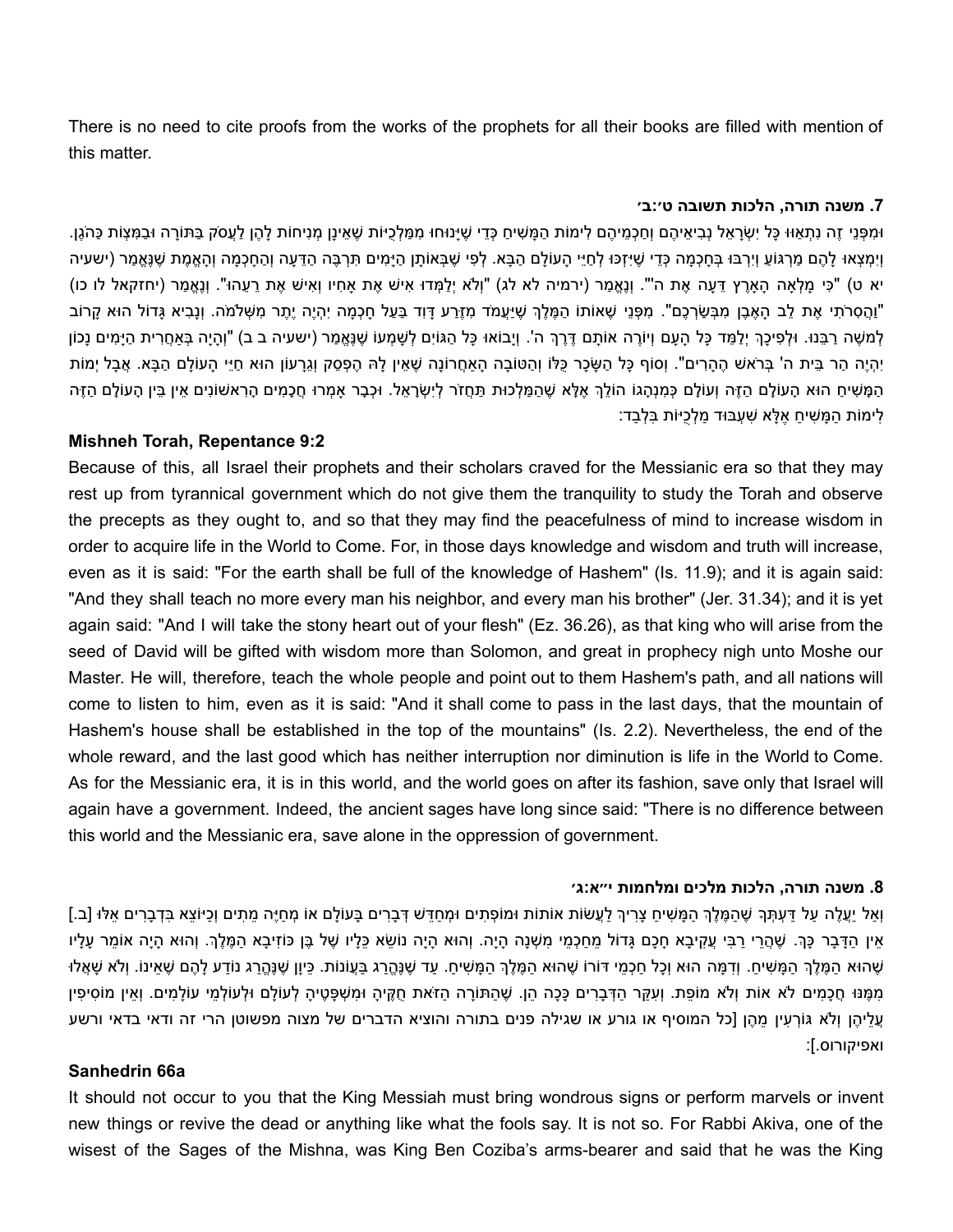Messiah. He and all the Sages of his generation thought that he was the King Messiah, until he was killed because of his sins. Since he was killed, they then understood that he was not the one. The Sages never asked of him neither a sign nor a wonder. So, the essence of the matter is like this: The Laws and the Statutes of the Torah never change. We may not add to them nor detract from them. Anyone who adds to or subtracts from them or reveals some new dimension to the Torah or understands the Commandments differently than their plain meaning is, for sure, an evil person and an Apikoris.

#### **.9 משנה תורה, הלכות יסודי התורה י׳:א׳**

ָּכָּל נַביא שֶׁיּעֲמֹד לָנוּ וְיֹאמֹר שֶׁה' שָׁלַחוֹ אינוֹ צֵריךְ לְעֵשׂוֹת אוֹת כָּאֶחַד מאותוֹת משֶׁה רבּנוּ אוֹ כָּאוֹתוֹת אליַהוּ וֶאֱלישָׁע שֶׁיּשׁ בַּהֶם שׁנּוּי ַמְנָהָגוֹ שֶׁל עוֹלַם. אֶלֵּא הָאוֹת שֶׁלּוֹ שֵׁיֹּאמַר דְּבָרִים הַעֲתִידִים לְהִיוֹת בַּעוֹלַם וְיֵאֲמְנוּ דְּבָרֵיו שֶׁנֵּאֱמַר (דברים יח כא) "וְכִי תֹאמַר בְּלְבָבֶךְ ָאִיכָה נֵדַע אֶת הַדָּבָר" וְגוֹ'. לְפִיכַךְ כְּשֵׁיָבוֹא אדָם הַרָאוּי לְנְבוּאה בְּמַלְאֶכוֹת הַשֶּׁם וְלֹא יָבֹוא לְהוֹסִיף וְלֹא לְגרֹע אֶלָּא לְעֲבֹד אֶת ה' ָבְּמְצָוֹת הַתּוֹרָה אֵין אוֹמְרִין לֹו קְרֵע לָנוּ הַיָּם אוֹ הָחֵיֶה מֶת וְכָיּוֹצֵא בְּאֶלּוּ וְאַחֲר כָּךְ נַאֲמִין בִּךְ. אֶלַּא אוֹמְרִים לוֹ אִם נַבִיא אַתַּה אֱמֹר ִּדְּבָרִים הָעֲתִידִים לְהִיוֹת וְהוּא אוֹמֵר וְאָנוּ מְחַכִּים לְרָאוֹת הֲיָבוֹאוּ דְּבָרָיו אִם לֹא יָבוֹאוּ. וַאֲפִלּוּ נָפָל דָּבָר קַטָן בְיָדוּעַ שֶׁהוּא נְבִיא שֶׁקֶר. ּוְאִם בָּאוּ דְּבָרַיו כָּלַּן יְהָיֵה בְּעֵינֵינוּ נֵאֱמַן:

### **Mishneh Torah, Foundations of the Torah 10:1**

Any prophet who will arise among us and say that he is the messenger of G-d, is not obliged to deliver a token like unto one of the tokens of Moshe our Master, or Elijah, or Elisha, wherein there is a change in the natural laws of the universe. But his token should be by foretelling things which are to come to pass in the world, and his words come true; as it is said: "And if thou wilt say in thy heart: 'How shall we know the word which Hashem hath not spoken?' When a prophet speaketh in the name of Hashem, if the thing follow not, nor come to pass, that is the thing which Hashem hath not spoken, the prophet hath spoken it presumptuously, thou shalt not be afraid of him" (Deut.18.21–22). Therefore, if a man, fit for prophecy, come as a messenger of the Name, and he comes not to add to nor diminish from but to advocate the service of G-d according to the commandments of the Torah, it is not said to him: "Divide the sea before us, or resurrect the dead, or perform like miracles, and then only shall we believe in thee". But it shall be said unto him: "If thou be a prophet, fortell things which are to come to pass". If he, indeed, foretells, we wait to see whether his words will come to pass or whether they will not come to pass, when, if even a minute detail be wanting it is certain that he is a false prophet. But if all of his words come to pass, he must be in our eyes trustworthy.

#### **.10 משנה תורה, הלכות מלכים ומלחמות י״א:ד׳**

וְאִם יַעֲמֹד מֶלֶךְ מְבֵית דָּוִד הוֹגֶה בַּתּוֹרָה וְעוֹסֶק בִּמְצָוֹת כָּדַוִד אַבִיו. כָּפִי תּוֹרָה שֶׁבְּכָתָב וְשֶׁבְעַל פֵּה. וְיָכֹף כָּל יִשְׂרָאֵל לֵילֶךְ בַּהּ וּלְחָזֶק ָבְּדָקָהּ. וְיָלַחֶם מְלְחֻמוֹת ה'. הָרֵי זֶה בְּחֶזָקֶת שֶׁהוּא מַשִׁיחַ. אִם עַשָׂה וְהָצְלִיחַ (ונצח כל האומות שסביביו) וּבָנַה מִקְדַּשׁ בִּמְקוֹמוֹ וְקִבְּץ ַנְדְחֵי יִשְׂרָאֵל הָרֵי זֵה מַשִׁיחַ בְּוַדָּאי. וְיִתַּקֵן אֶת הַעוֹלַם כָּלֹו לַעֲבֹד אֶת ה' בְּיַחַד שֶׁנֵּאֱמַר כִּי אַז אֵהִפֹּךְ אֶל עַמִּים שַׂפָּה בְרוּרַה לְקָרֹא כָלַם ָּבְשֶׁם ה' וּלְעַבְדוֹ שָׁכֶם אֶחֲד:

# **Mishneh Torah, Kings and Wars 11:4**

Now, if a king should arise from the House of David who is versed in Torah and engages in Commandments, as did David his forefather, in accordance with both the Written and the Oral Torahs, and he enjoins all of Israel to follow in its ways and encourages them to repair its breaches, and he fights the Wars of G-d, then he may be presumed to be the Messiah. If he succeeds in his efforts and defeats the